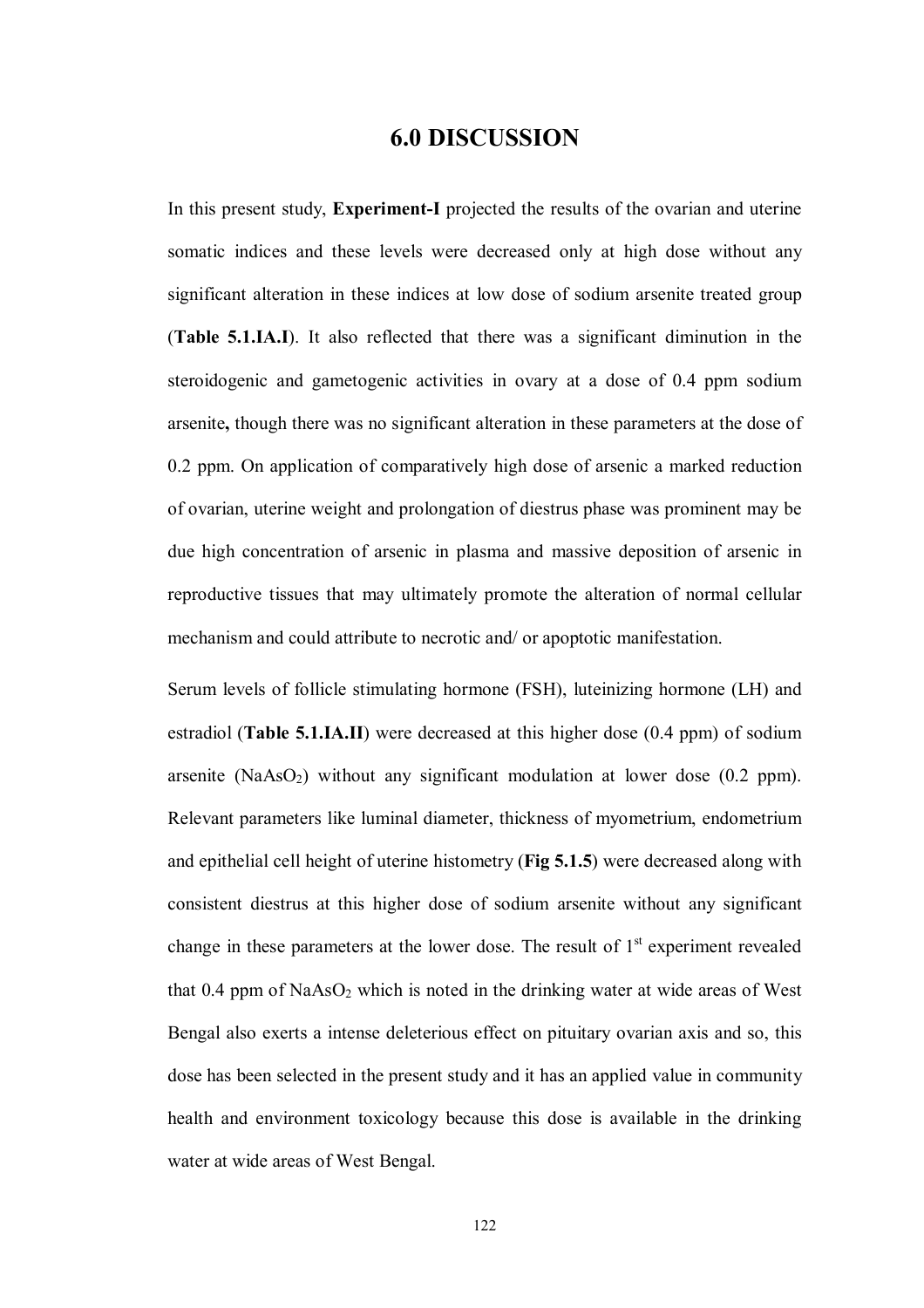In this experiment (**Experiment-I**) the diminution in serum FSH**,** LH [**Table 5.1.IA.II**] at the dose of 0.4 ppm of sodium arsenite is consistent with our previous report [**Chattopadhyay et al., 1999**] where serum LH and FSH both were decreased significantly after 28 days of  $NaAsO<sub>2</sub>$  treatment at the dose of 0.4 ppm. It clearly emphasized that sodium arsenite induced reduction in serum estradiol level is the reflection of parallel changes in serum FSH and LH as both these gonadotrophins are regulator of estradiol synthesis [**Fukuda et al., 1979**] according two cell two steroid hypothesis [**Chattopadhayay et al., 2000**]. Moreover, this low level of estradiol at the high dose of sodium arsenite treated rat was again supported by our previous report where 28 days is the critical period for diminution in estradiol level in plasma [**Chattopadhyay et al., 1999**]. Low estradiol in response to low level of plasma FSH, LH proliferation and differentiation of reproductive cells were prevented, resulted in the occurrence of low weight of ovary and uterus along with a higher number of regressing follicles [**Fig. 5.1.4**] [**Chattopadhyay et al., 2003**].

 $Δ<sup>5</sup>3β$ -HSD and 17β-HSD are the key regulatory enzymes in ovarian steroidogenesis. Due to imposing of arsenication and decreasing of scavenger enzymes in reproductive cells by overproduction of free radicals resulted abundant cell degeneration, which leads to poor activities of Δ<sup>5</sup>, 3β-HSD and 17β-HSD. Deterioration of both ovarian Δ<sup>5</sup>, 3β-HSD and 17β-HSD activities (**Table 5.1.IA.II**) following sodium arsenite treatment at higher dose (0.4 ppm) may be due to the low gonadotrophins signaling [**Nimrod et al., 1980**] as these are the regulators for the maintaining the expression of relevant genes of these enzymes [**Carr, 1998**]. Lessened levels of plasma LH and FSH in arsenic treated rats may be due to hyper secretion of adrinocorticotrophic hormone (ACTH) and glucocorticoids [**Ghosh et al., 1999**]. An elevation in plasma glucocorticoids reduces the sensitivity of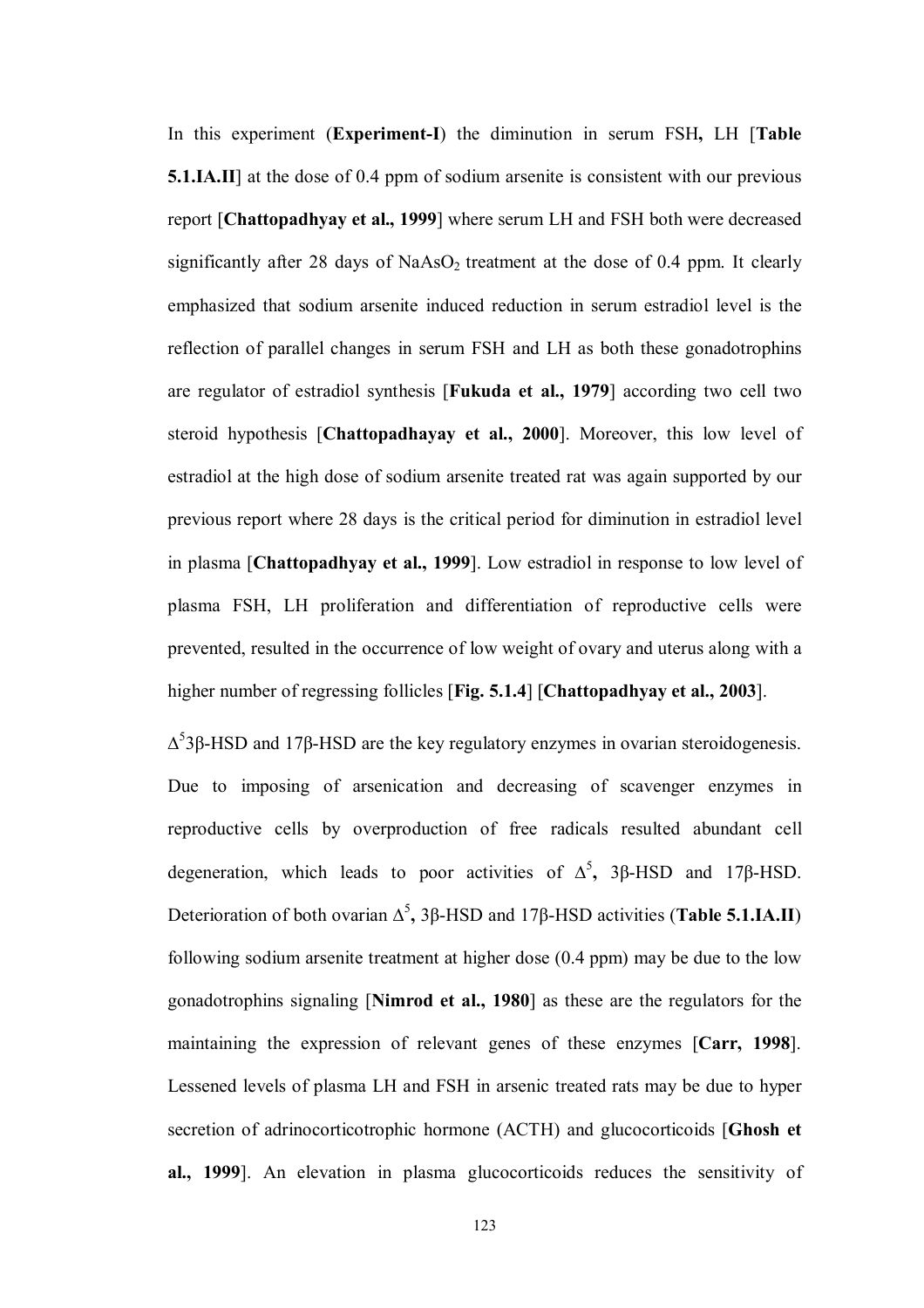gonadotroph cells to gonadotrophins releasing hormone (GnRH) resulted in the inhibition of gonadotrophin secretion resulted in the retardation of follicular growth and enhancement of follicular atresia. Moreover, diminution in the levels of dopamine (DA), norepinephrine (NE) as well as high level of 5-hydroxytryptamine (5-HT) in midbrain and diencephalon may be another causative factor as these are the regulators for gonadotrophin secretion [**Chattopadhyay et al., 2003**]. From other research works it has been revealed that these brain monoamines are altered when sodium arsenite was given to the animals [**Chattopadhyay and Ghosh, 2010**].

Present data documented an elevation of atretic follicles and diminution of healthy follicles (**Fig. 5.1.4**) that may result in the impairment of plasma FSH, LH and estradiol signaling. Nonetheless, overproduction of malondialdehyde (MDA) and conjugated diene (CD) (**Fig. 5.1.3**) along with the reduction of the superoxide dismutase (SOD), catalase (CAT) [**Fig. 5.1.1**] and peroxidase activity [**Fig. 5.1.2**] indicated the possible loss of cellular integrity that finally resulted in ovarian follicular and uterine cell degeneration in response to reactive oxygen species (ROS) generation following arsenic intoxication [**Chatterjee & Chatterji, 2010; Chattopadhyay et al., 2010**].

According to **Experiment-II** represented duration dependent arsenicosis that is responsible for the alteration of the pituitary-gonadal axis activity. After 28 days arsenic treated rats exhibited a marked suppression of uterine and ovarian somatic indices (**Table-5.2.IIA.I**) along with reduction of plasma FSH, LH and estradiol (**Table-5.2.IIA.II**) level rather than 16 days arsenic treated group which revealed that arsenic mediated reproductive injury may be fatal according to duration prolongation.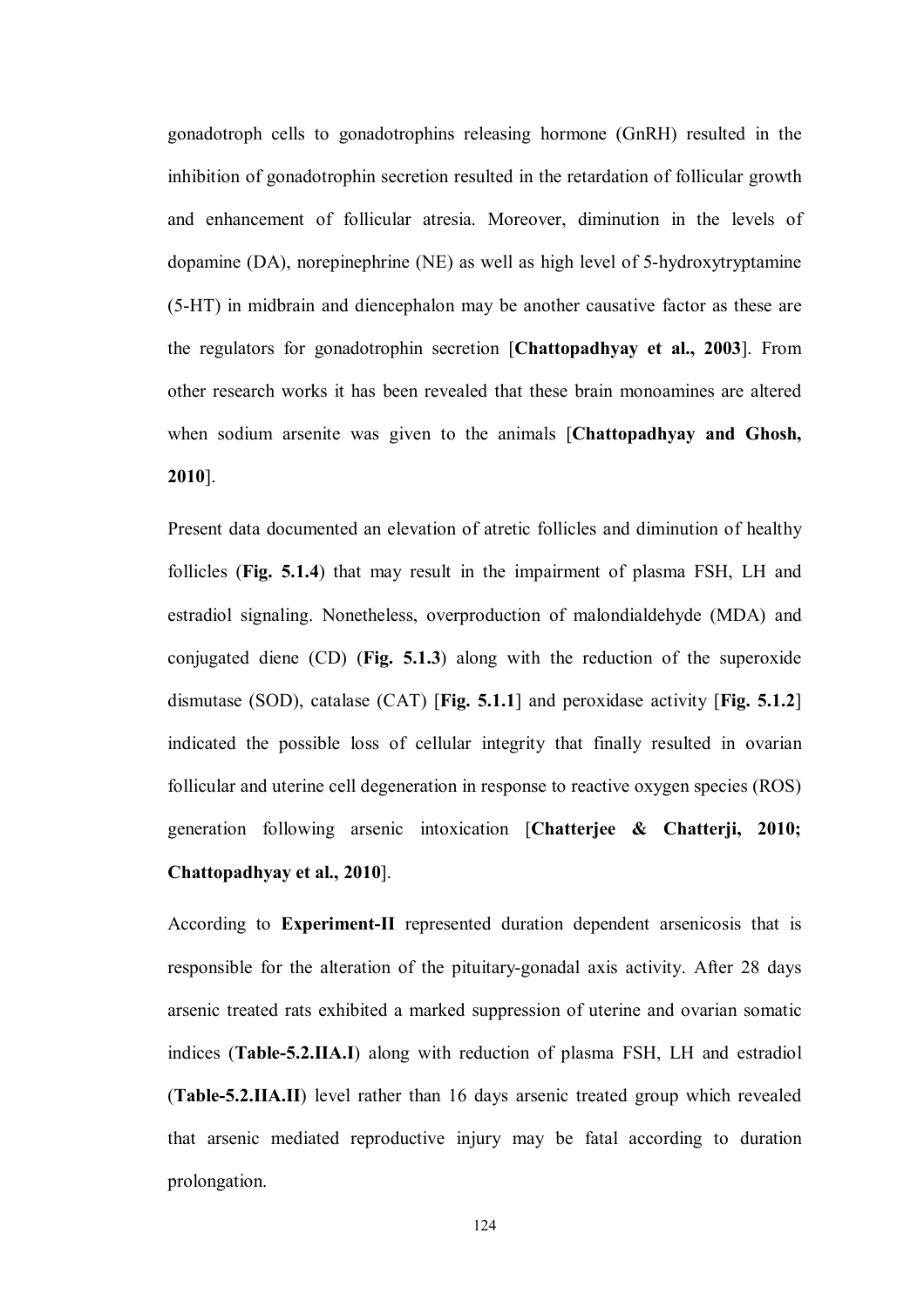Diminution in plasma/serum level of estradiol in arsenic treated rat was again supported by consistent diestrus after  $18\pm 2$  days and it may be due to low plasma levels of estradiol. This consistent diestrus in sodium arsenite treated rat is in agreement with our previous report [**Chattopadhyay et al., 1999**].

Limited number of healthy follicles and elevation of regressive follicles after sodium arsenite treatment also supported the inhibition in plasma gonadotrophins and ovarian steroids as these hormones are modulators for the growth of the follicles and its maintenance [**Carr, 1998**].

Retarded ovarian and uterine growth at higher dose of sodium arsenite for 28 days is consistent with our previous report. This diminution may be due to low plasma levels of gonadotrophins and estradiol since ovarian weight is under the influence of gonadotrophins whereas uterine weight is regulated by estradiol.

Inhibition in cell proliferation at endometrium and myometrium along with low epithelial height at luminal border of uterus again supported the low levels of ovarian steroid as uterine cell proliferation is under the influence of ovarian steroid especially estradiol [**Dash et al., 2018**]. As there was no significant alteration in the body weight of arsenic treated rats with respect to control**,** so these adverse effects of arsenic on pituitary ovarian axis should not be explained by its generalized toxicity rather than some specific toxic effect on target organ.

Data exhibited an elevation of atretic follicles and diminished number of healthy follicles that may result in the impairment of plasma FSH, LH and estradiol in 28 days with respect to 16 days treatment protocol **(Fig. 5.2.3)**. Nonetheless, overproduction of malondialdehyde (MDA) and conjugated diene (CD) along with the reduction of the superoxide dismutase (SOD), catalase (CAT) activities indicated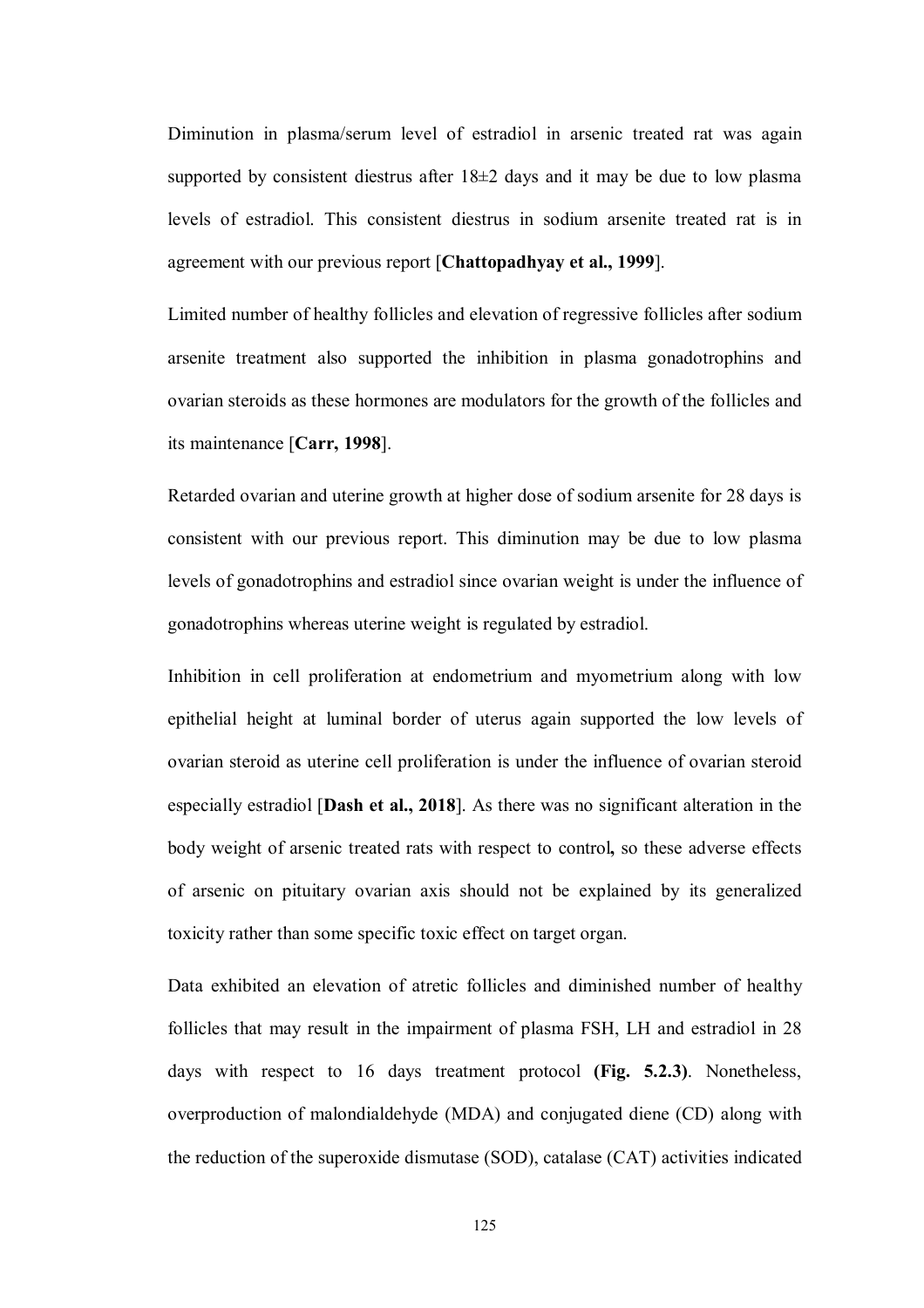the possible loss of cellular integrity in response to reactive oxygen species (ROS) generation following arsenic feeding (**Fig. 5.2.1 &Fig. 5.2.2**).

In remediation against arsenical injury on female reproductive health, we selected two B vitamins (Vit-B<sup>12</sup> and Folic acid) of different doses in the **Experiment III**. From the tables, bar diagrams, plates it is revealed that co-administration of vitamin  $B_{12}$  and  $B_9$ (folic acid) in combination at a dose 0.07 $\mu$ g /100g body wt. /day and 4µg/100g body wt. /day respectively are more effective to mitigate the arsenic mediated reproductive ailments.

From the **Table 5.3.IIIA.I** it is evident that sodium arsenic mediated poor occurrence of ovarian and uterine somatic indices are restored when compared with control; this suggested the prohibition of tissue degradation of reproductive organs. Similarly elevation of serum FSH, LH and estradiol (**Fig. 5.3.2**) in supplemented group with respect to arsenic treated group revealed that steroidogenesis driving prime regulatory enzymes  $Δ<sup>5</sup>,3β$ -HSD and 17βHSD maintain their homeostasis and thereby properly projected towards a healthy assignment of pituitary- gonadal axis. Therefore, these two B vitamins played a crucial role to maintain the homeostasis in arsenic intoxicated rat either by the replacing the degeneration of follicular cells or by altering hormonal signaling pathway. As a result, diminution in the number of atretic follicles and elevation of the number of healthy follicles were observed (**Fig 5.3.7)**. Due to normal elevation of plasma estradiol in supplemented group there is a noteworthy protection and proliferation of lining epithelial tissue, endometrial tissues, myometrial tissues and also luminal diameter of uterine horns. The elevation in the tortuosity of uterine glands promotes the normal estrous cyclicity as an upshot of normal estradiol  $(E_2)$  regulation which indicating the restoration of steroidogenic enzyme activity in reproductive organ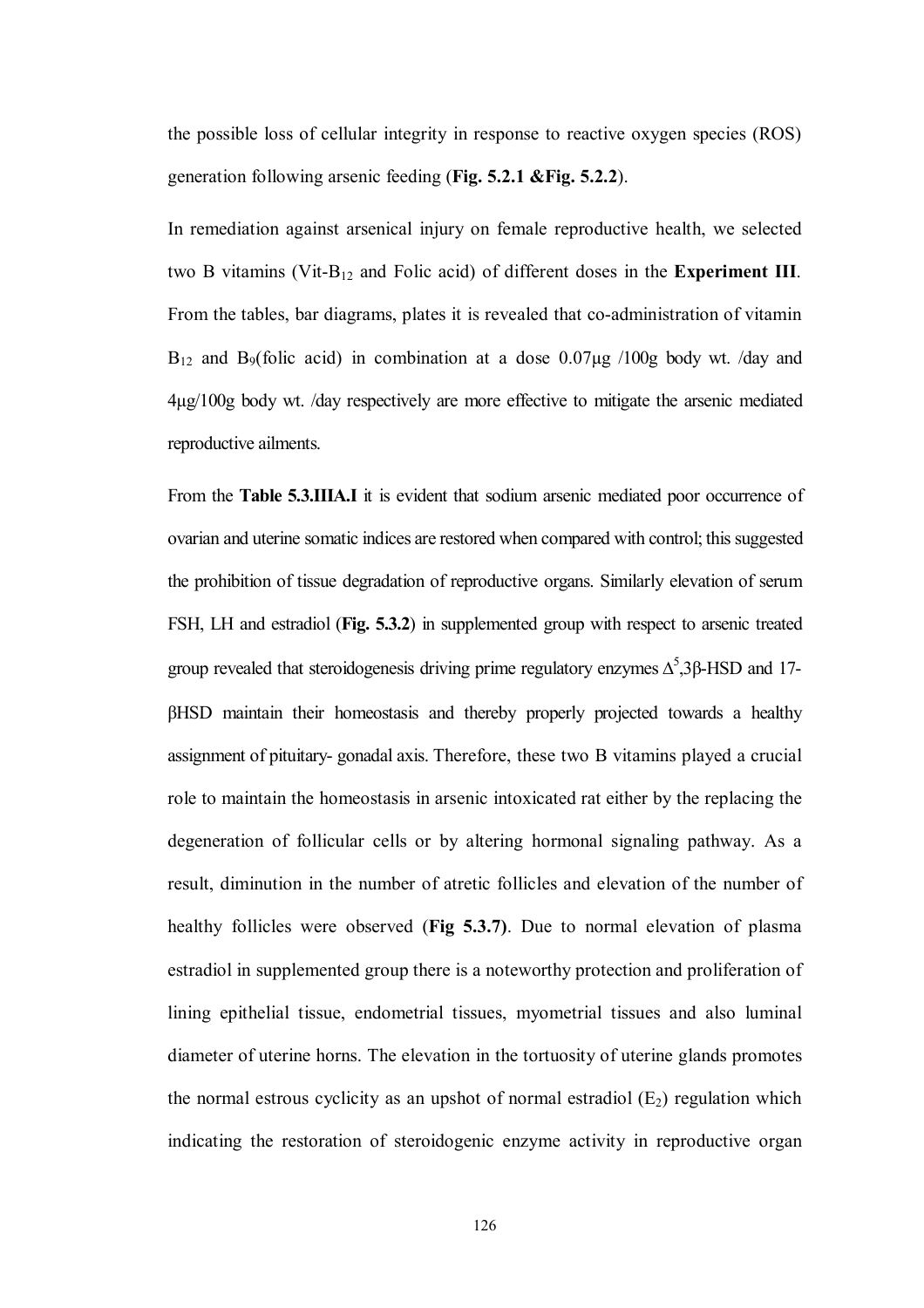(**Fig. 5.3.8**). [**Gray et al., 2001**]. However, the above combination of selective doses of these two B vitamins plays a critical role in maintaining tissue histoarchitecture.

The present results in the **Experiment-III** explored that trivalent form of arsenic decreases the  $H_2O_2$  scavenging activity, which increase reactive oxygen species occurring with  $H_2O_2$ , and thus generates several lipid peroxides and conjugated diene as the end products. A significant increase in the uterine MDA (323%) and CD (129%) level in the arsenite-induced group compared to the control group (**Fig. 5.3.6**) supports this assumption. Adherence with SOD inhibition exhibited that uterine tissue may encounter by abundant generation of superoxide anion  $(O_2)$  due to arsenic ingestion because of scarcity of conversion of superoxide anion radical into H2O2 in uterine tissue. Therefore, this drastic enzymatic exhaustion shown electrozymographically supported that free radicals are produced in uterus during arsenic metabolism. (**Fig. 5.3.3 & Fig.5.3.4**).

In the present study, uterine SOD (200%), catalase (180%) and peroxidase (316%) activities were diminished drastically (**Fig. 5.3.3A, Fig. 5.3.4A**) in arsenic-exposed compared to control group when assessed spectrophotometrically. Apparent from electrozymogram shown in **Fig.5.3.3B, Fig.5.3.3C and Fig.5.3.4C** revealed that electrophoretic intensity of these three enzymatic bands were reduced in arsenic ingested group significantly in comparison to vehicle treated control. Sluggish antioxidative enzymatic activities were concluded into cell cycle arrest at 2/M phase, necrosis and apoptosis in the male reproductive organ [**Fang, 2013**].

Our present histological data expresses that a severe follicular degeneration is occurred in arsenic imposed rats which elevated the number of atretic follicles [**Fig. 5.3.7**]. It has been reported that arsenic inhibits the estradiol production as resulted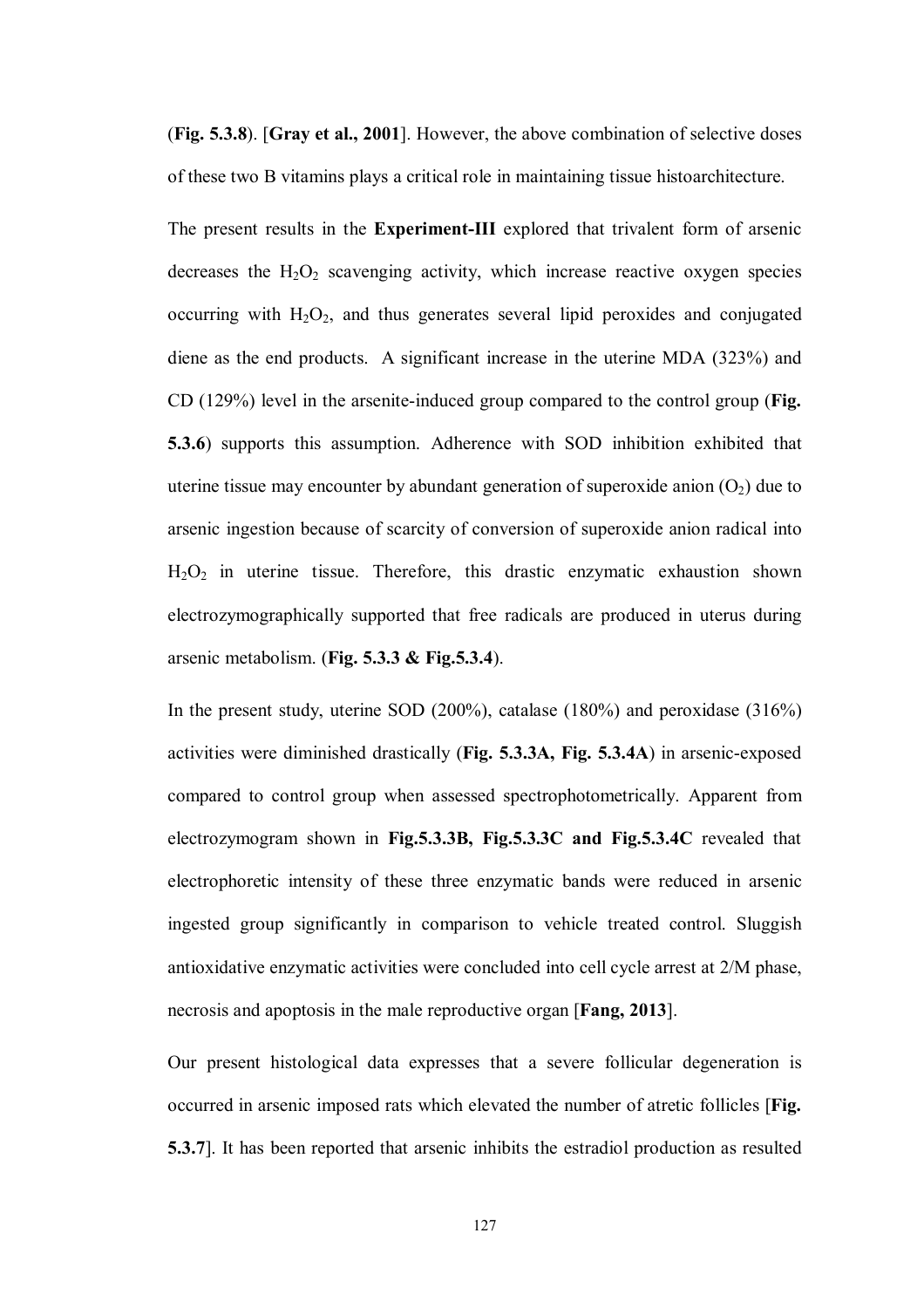from the impairment of pituitary-gonadal axis that resulted in suppressed release of FSH and LH. Arsenic also acts as ovotoxic substance that provides oxidative stress during the promotion of cellular toxicity as well as necrotic cell death. It has been also revealed that a severe uterine disorder is occurred during arsenic imposition. Estradiol is main enzyme that controls the proliferation and differentiation of endometrial tissue and this regulation was lost after arsenic ingestion for 28 days. Not only that arsenic may impair the binding of estrogen receptor by competing and inhibiting estradiol to the estrogen receptor. Thus, lowering estradiol leads to reduction of luminal diameter in uterus with thinning luminal epithelium, endometrium and myometrium. The histoarchitecture of uterus also exhibited that the number of endometrial glands are reduced along its tortuosity due to arsenication in rats (**Fig. 5.3.8**). This incidence hints the loss of secretory property and prolongation of diestrous phase. Electron microscopic (SEM) configuration of uterine tissue also suggested the occurrence of distorted nature of uterine tissue by sodium arsenite **(Fig. 5.3.9)** but this state was partially improved when arsenicated rats were given vitamin B<sup>12</sup> and B<sup>9</sup> orally **(Fig. 5.3.9)**.

In the present study in relation to comet formation (**Fig. 5.3.11**) as well as uterine DNA laddering and smearing (**Fig. 5.3.10**) exhibited single cell DNA damage occurring in excess free radicals by arsenic ingestion. This phenomenon may initiate the induction of apoptotic and necrotic changes in uterine tissue [**Ciaccio et al., 1998**]. Occurrence of DNA damage by arsenic induced ROS could affect cell survival of the intestinal epithelial tissue by encouraging DNA-fragmentation in WBC population. Arsenic (III) may enhance uterine DNA hypomethylation at the cost of methyl donor S-adenosyl methionine (SAM) during arsenic metabolism. Resulting possible tissue necrosis and apoptosis along with extreme DNA damage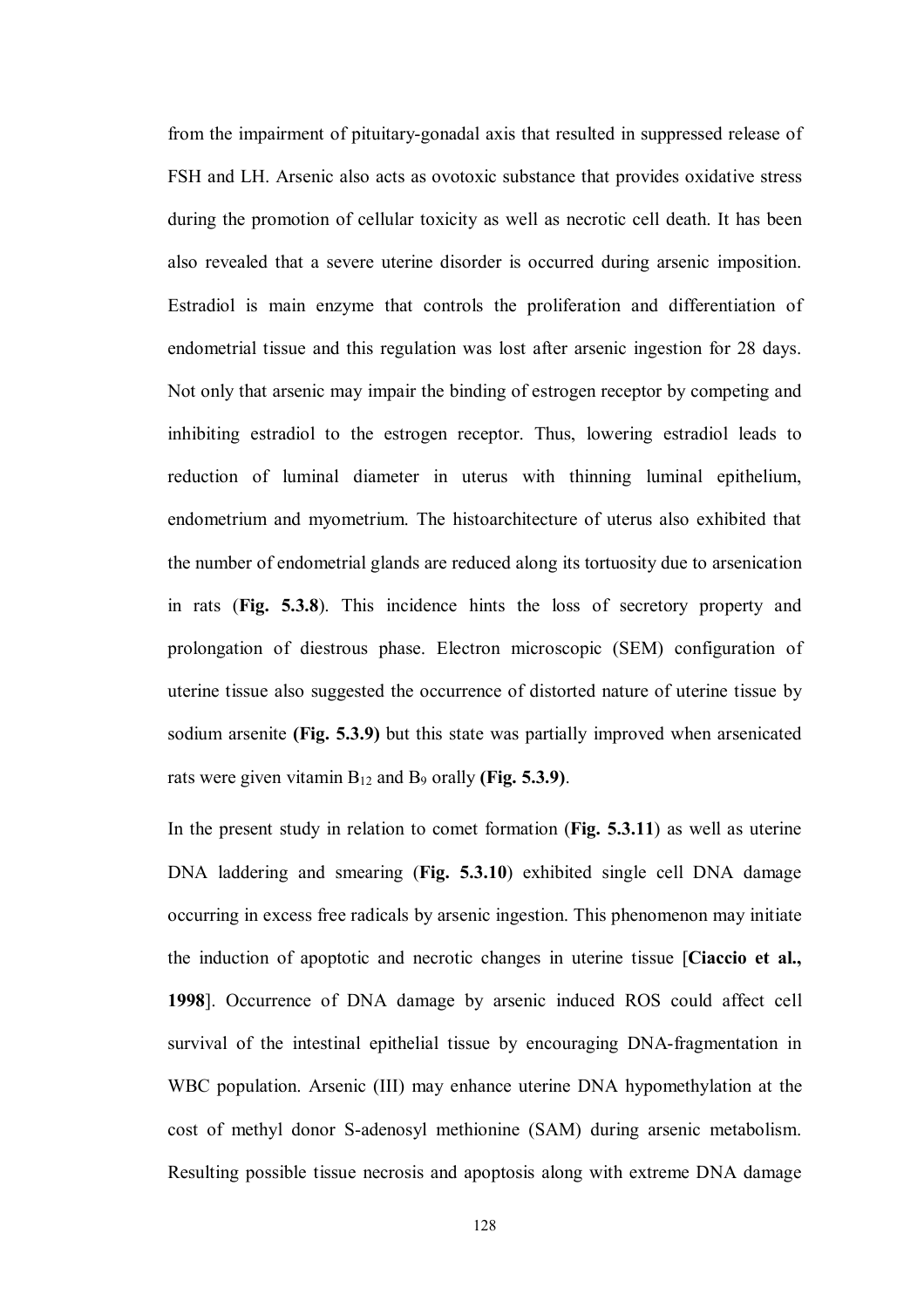were validated by the arsenicals and its methylated derivative and this might be further influenced by the SOD activity [**Kligerman et al., 2003; Salnikow and Zhitkovich, 2008**].

Lactate dehydrogenase (LDH) is an important enzyme that converts pyruvic acid into lactic acid under anaerobic and hypoxic state. It is generally found in intracellular space but comes out in extra cellular fluid by rupturing cell membrane and might play a crucial role during malignancies development and progression. Due to prognostic value, LDH is designated to be a necrotic toxicity (cancer) biomarker and is not generally elevated in humans without cancer [**Zhang et al., 2015**]. Necrotic tissue lesions as found in the present architecture of uterine tissue section (**Fig.5.3.8**) in accordance to our result where elevated serum LDH level [**Gimeno et al., 1979**] following arsenic ingestion was documented (**Fig.5.3.5**). Fractal dimension assessment of histological section demonstrated the fibrotic status of the tissue and in the present study found an increase in fractal dimension in the stained tissue of arsenic treated group (**Fig.5.3.8**). This may point out that occurrence of uterine fibrosis after arsenic ingestion due to massive infiltration and deposition of collagen in uterine tissue [**Zouein et al., 2014**]. In this investigation elevated LDH level (58%) in arsenic exposed rats (**Fig. 5.3.5**) may act a crucial role in the fibrotic changes of the organ by stimulating collagen deposition [**Judge et al., 2015**]. Deficiency of the B vitamins may increase serum LDH level [**McCarthy et al., 1966**]. This is the reason why supplementation of adequate levels of the B vitamins is critical in the protection of uterine necrosis.

Advanced peroxidase activity in uterine cells proved that the estrogen acts a vital role in the restoration uterine peroxidase activity as well as uterine development and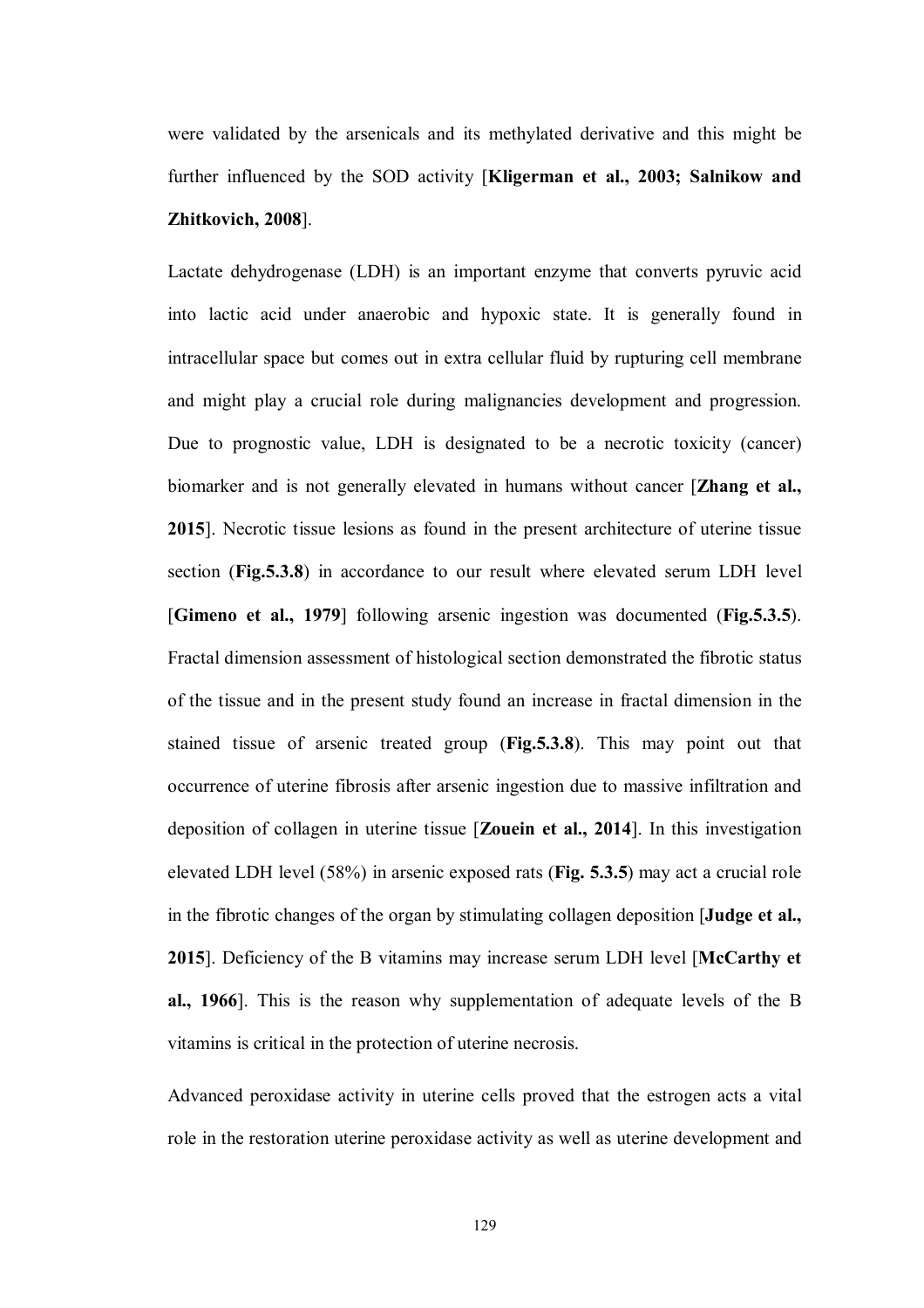proliferation [**DeSombre and Lyttle, 1979**]. Down regulation of plasma estradiol signaling may causes the inhibitory effect on DNA synthesis in uterine epithelium cells (**Fig.5.3.11**) and reduced reproductive organ mass (**Table 5.3.IIIA.I**) in arsenic treated group. In response to the production of free radicals the existence of a nonharmonized estrous cycle  $(4.1 \pm 0.2$  cycles per animal) and persistence diestrus were observed following arsenic exposure when compared with control group (7.2  $\pm$  0.2 cycles per animal) in the present study. Data from the previous studies implied that sodium arsenite plays a crucial inhibitory role on key ovarian steroidogenic enzyme ( $Δ<sup>5</sup>$ , 3-βHSD and 17-βHSD) activities which interrupts ovarian estradiol synthesis

## [**Chattopadhyay and Ghosh, 2010; Chattopadhyay et al., 2003**].

Uterine injury was primarily due to the remarkable loss of secretory cells of uterine tissue along with the distortion of endometrial layer. Co-treatment of  $V$ it- $B_{12}$  and folic acid [Vit-B12 (0.07 $\mu$ g/100g body wt. /day) + Folic acid (4 $\mu$ g /100g body wt. /day)] significantly secured such arsenic induced uterine-hazards (**Fig. 5.3.11**). These protective mechanisms might have ended by synergistic action of vit- $B_{12}$  and folate thereby protect arsenic induced apoptotic and nacrotic damages as evidenced from the improvement of uterine histopathological status (**Fig.5.3.8 & Fig.5.3.9**) and subsequent restoration of DNA (**Fig. 5.3.10**). In addition, the uterus in these animals was significantly protected by oxidative stress, as shown by the restrained generation of free radical products MDA and CD possibly by conserving SOD and CAT function. This might have been resulted in a lesser accumulation of tissue arsenic. Though tissue arsenic levels were not measured in the present investigation, several studies suggest that folic acid and vitamin  $B_{12}$  [Vit- $B_{12}$  (0.07µg/100g body wt. /day)+ Folic acid (4µg /100g body wt. /day)] could reduce tissue content of arsenic by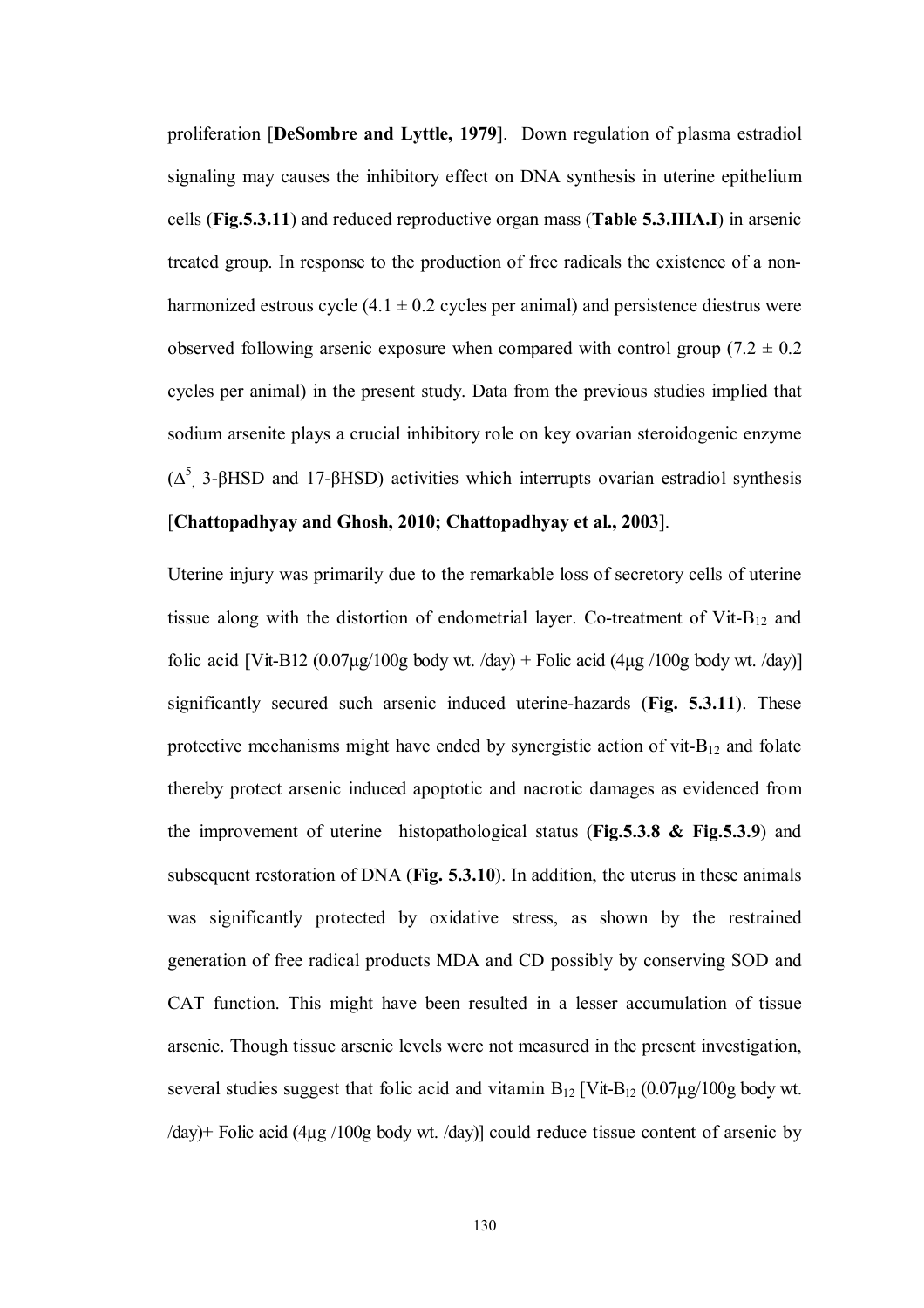enhancing its urinary excretion (**Mukherjee et al., 2006; Flora et al., 2007; Gamble et al., 2007**). Further studies are required to obtain a concrete result. However, animals in the vitamin-supplemented group showed a re-established morphology as compared to those in arsenic-exposed group. Earlier investigation confirmed that 7 estrous cycle duration with low dose (0.4 ppm) of arsenic treatment significantly increases arsenic concentration in uterine tissues (**Chattopadhyay & Ghosh, 2010**). A higher tissue arsenic concentration is obviously allied with the impaired antioxidant status and tissue damages. This most likely reflects the determination that inorganic arsenic may be incorporated with reduced plasma level of vitamin  $B_{12}$  and folate, which enhances the reducing of the arsenic detoxification, resulted in a delay in the biliary excretion of arsenic (**Kile and Ronnenberg., 2008**). Hence, exogenous vitamin  $B_{12}$  and folate may enhance the arsenic excretion through bile in the methylated form (As -III).

Methylation of arsenic is the process in the excretion, removal and detoxification of arsenic from the system. A derivative of vitamin  $B_{12}$  named as methyl cobalamin  $(CH_3B_{12})$  along with reduced glutathione (GSH) are established as the coenzymes and involved in the methylation reaction of inorganic arsenic accompanied with SAM [**Nakamura, 2011**]. It has already been established that arsenic is detoxified via methylation reaction in association with SAM (S-adenosylmethionine) and the enzyme AS<sub>3</sub>MT (methyl transferase). Hence methylation of As (III) is occurred via one-carbon metabolism to yield methylarsonic acid (MMAs) and SAH (S-adenosyl homocysteine) followed by homocysteine generation and adenosine by the hydrolysis of S-adenosyl homocysteine [**Hall and Gamble, 2012**]. Methionine synthase association with N5 further remethylates this homocystein presence of methyl tetra hydrofolate as a co-substrate thereby eventual regeneration of SAM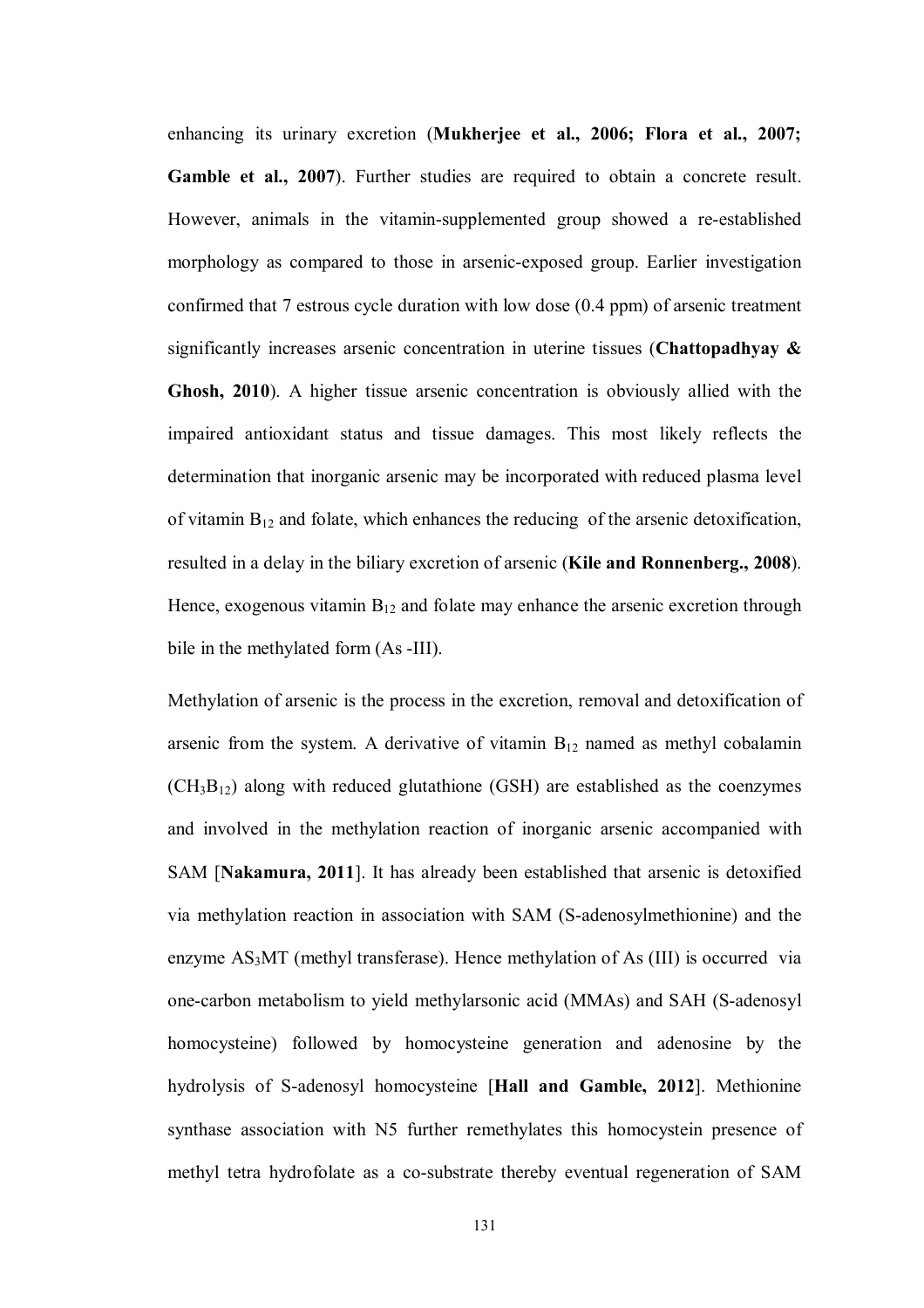during removal of arsenic. Hence, the involvement of methionine synthase is required to folate metabolism to maintaining the folic acid pool in the system. Folic acid also maintains the homeostasis of endogenous methionine level by converting homocysteine consistently. In this methylation process, the toxic derivative of arsenic (III) is oxidized and converted into less harmful arsenic forms (V). Their intracellular mechanism is regulated by vit-B<sup>12</sup> and folate (**Kligerman et al., 2003**). This study approaches a plausible effective drainage of free radicals, which might be helpful in protection as in tissue or DNA level.

Excretion of arsenic from the body or organ is necessary to inhibition of uterine stress and regularization the normal histoarchitecture. Moreover, S-adenosyl homocysteine is catalyzed by methionine synthase in continuous association with exogenous folic acid and vit- $B_{12}$  during the regularization of normal endogenous methionine level. Therefore, supplementation of previously mentioned vitamins at physiological concentration acts as a therapeutic agent favouring detoxification and elimination of arsenic via urine.

Consequently, poor folate in circulation enhanced tissue retention of arsenic and generates the cellular toxicity of inorganic arsenic due to the inhibition of biotransformation and excretion of either inorganic arsenic or its derivatives. Therefore, it is explored that impairment of folate and homocysteine are required during arsenic methylation and detoxification cum removal process (**Spiegelstein et al., 2003**).

In spite of that, the free radicals generated degradation is restricted in co-treatment of exogenous Vit-B<sub>12</sub> and folate [Vit-B<sub>12</sub> (0.07µg/100g body wt. /day) + Folic acid (4µg) /100g body wt. /day)] in comparison to only the arsenic treated group. These vitamins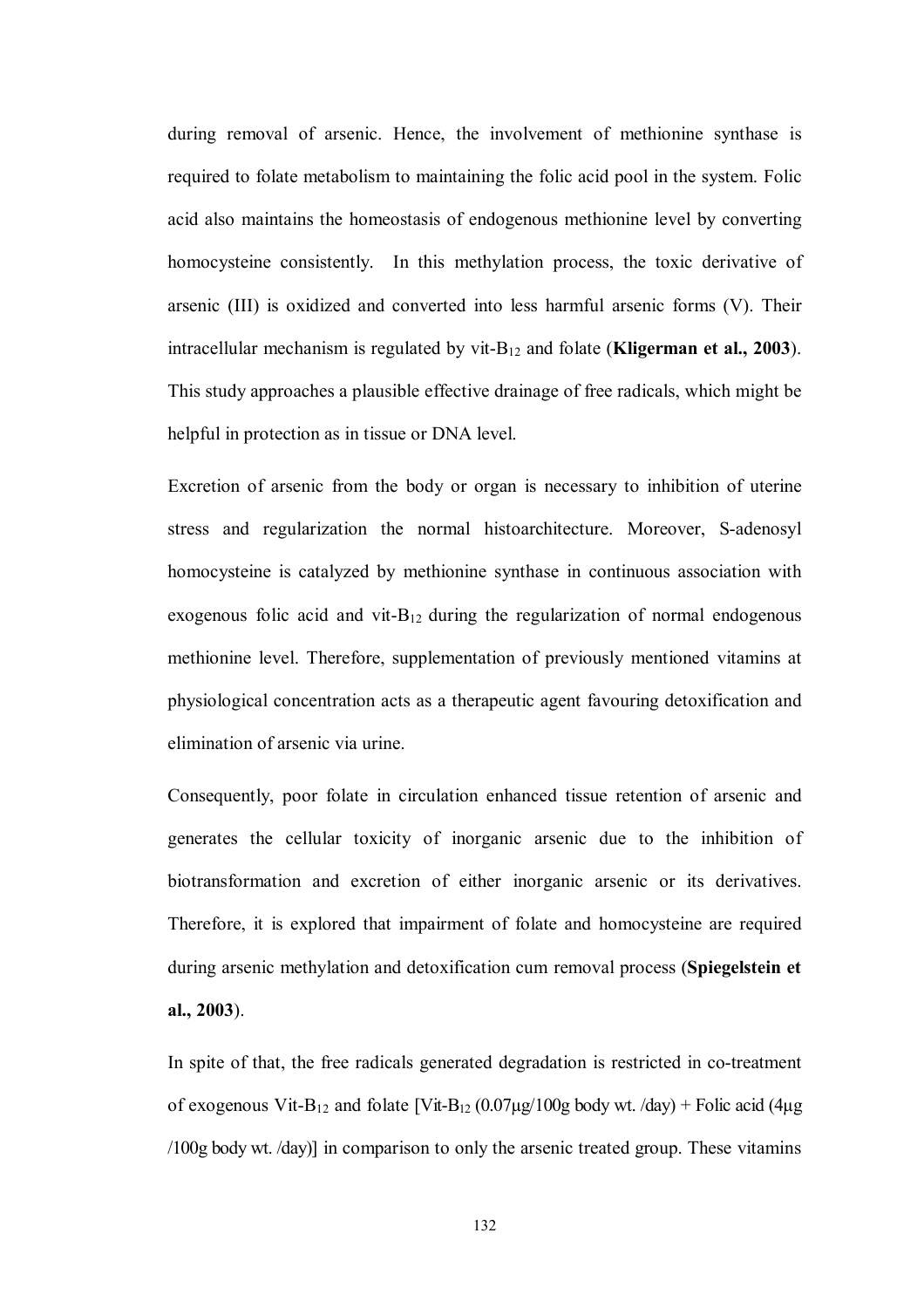are also intended to the defense of the uterine tissues and restoration of genetic materials by ensuing the hindrance of necrosis and probable carcinogenesis (**Mukherjee et al., 2006**). Uterine histoarchitecture also shown a renovation of glandular tortuosity and wide lumen with expressed that secretory phase

However, renovation of uterine and ovarian weight in arsenic affected rats by the vitamin B<sup>12</sup> and folate co-treatment (**Table 5.3.IIIA.I**) may be postulated due to the safeguarding of ovarian steroidogenesis and plasma gonadotrophin levels. Earlier study explored that vitamin  $B_{12}$  and folate may play a crucial role in restoring peroxidase activities in arsenic treated rats [**Stokstand, 1980**], and these results in this regard strengthen this interaction between these two vitamins and peroxidase. In group of vitamin  $B_{12}$  and folate co-administration either alone (Vit-B<sub>12</sub> -6.0 $\pm$  0.4 cycles/animal; folate-  $6.3 \pm 0.2$  cycles / animal) or in combination, the frequency of estrous cycles was no dissimilarity  $(7.0 \pm 0.2 \text{ cycles / animal})$  was seen in compared with the control level in relation to the probable upshot of the protection of  $E_2$ signaling [**Bennett, 2001; Chattopadhyay and Ghosh, 2010**]. Cervical dysplasia , the abnormalities of the cell lining of the cervix and uterus is the possible outcome of B<sup>12</sup> deficiency. Folate deficiency alleviated the evel of circulating estradiol, testosterone and LH [**Lepkovsky et al., 1951; Wallock-Montelius et al., 2007**].

Nonetheless, arsenic mediated elucidation of free radicals resulted over production of MDA, CD and reduction of catalase and superoxide dismutase enzymes that can affect the cell viability of ovary. In this investigation, the arsenic mediated oxidative stress injuries are prevented in selective dose of Vit- $B_{12}$  and folate co-administration group by increasing the catalase and superoxide dismutase activity and diminution of ovarian MDA and CD level (**Fig.5.3.3, Fig.5.3.6**). The development of ovary is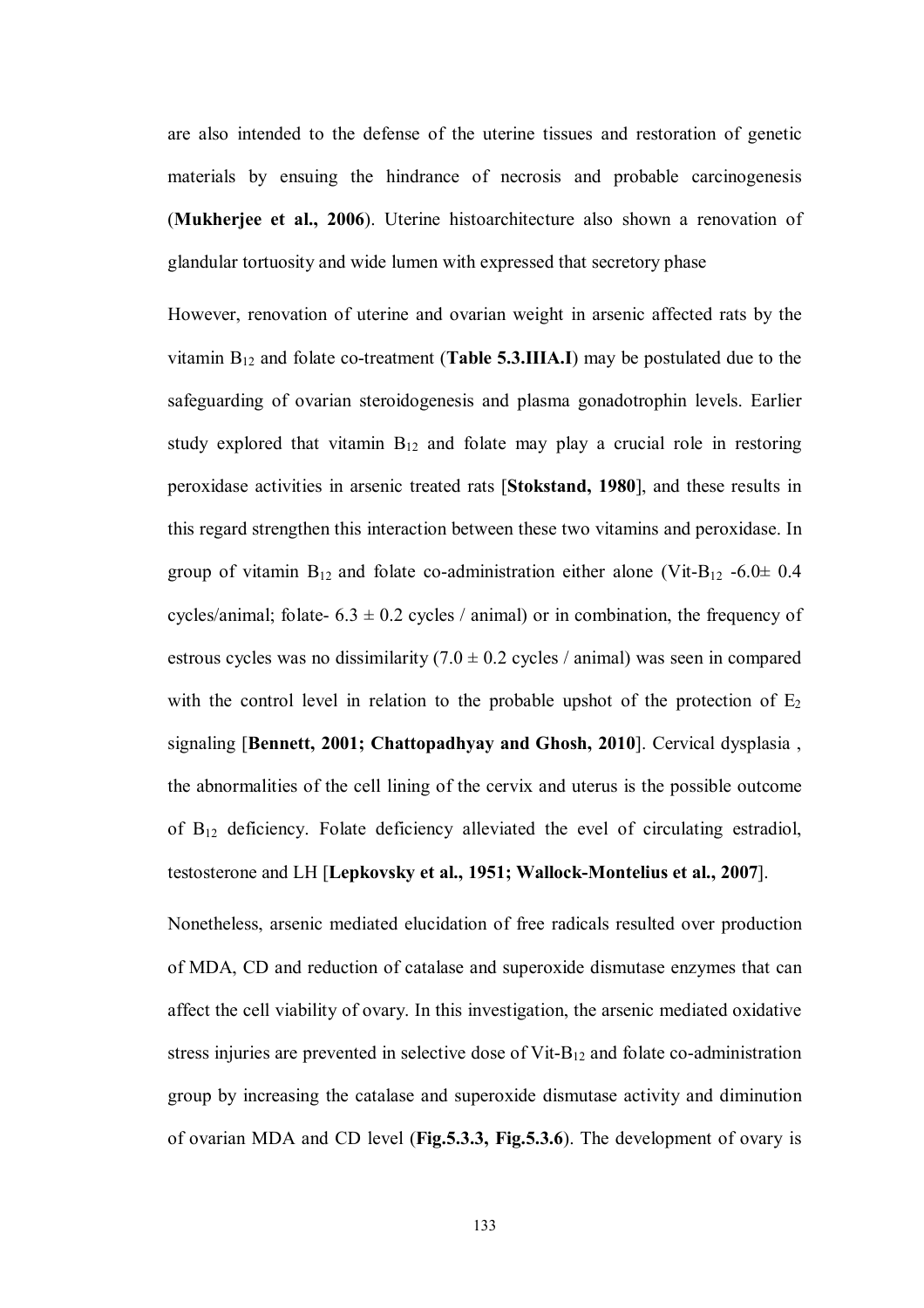noted by the elevation of healthy follicles and regression of atretic follicles suggested that they are also protecting apoptosis and necrosis at cellular level with a revival of hormonal signaling system (**Fig.5.3.7**).

To search out the toxicity of selective doses of Vitamin  $B_{12}$  and folic acid [Vit- $B_{12}$ ]  $(0.07\mu g/100g$  body wt. /day) + Folic acid  $(4\mu g/100g$  body wt. /day)] whether could generate toxicity on reproductive, metabolic and excretory organs; the toxicity assessment study was designed in the **Experiment IV**. In this experiment revealed that the selective doses of these B vitamins has no harmful injury to the hepato-renal system as well as reproductive health also. The ovarian and uterine somatic indices were within normal range that means these vitamins have no toxicity on reproductive organ either alone or in combination [**Table 5.4.IVA.I**]. This incidence also reflected on the balance of ovarian steroidogenesis that proved there was no drug dependent injury [**Table 5.4.IVA.II**]. Not only the reproductive organs but also in other organs such as liver and kidney these B vitamins also maintained the good hygiene without alteration of serum total protein, SGPT, SGOT, ALP, urea creatinine (**Fig.5.4.1**). Vitamin  $B_{12}$  and folic acid act as good co-factors in the regulation of ROS generation by maintaining the homeostasis of SOD, CAT and peroxidase activity in liver and kidneys (**Fig.5.4.2, Fig.5.4.3, and Fig.5.4.4**). The data from histoarchitecture (**Fig.5.4.5 & Fig.5.4.6**) also revealed that no necrotic changes in tissue along with no DNA breakage were found *in vivo* with the application of these B vitamins either alone or in combination (**Fig.5.4.7 & Fig.5.4.8**).

In **Experiment V**, from the collected data suggested that arsenic acts as a hepatotoxicant which enhances the hepatic injury. The elevation of the activities of ALT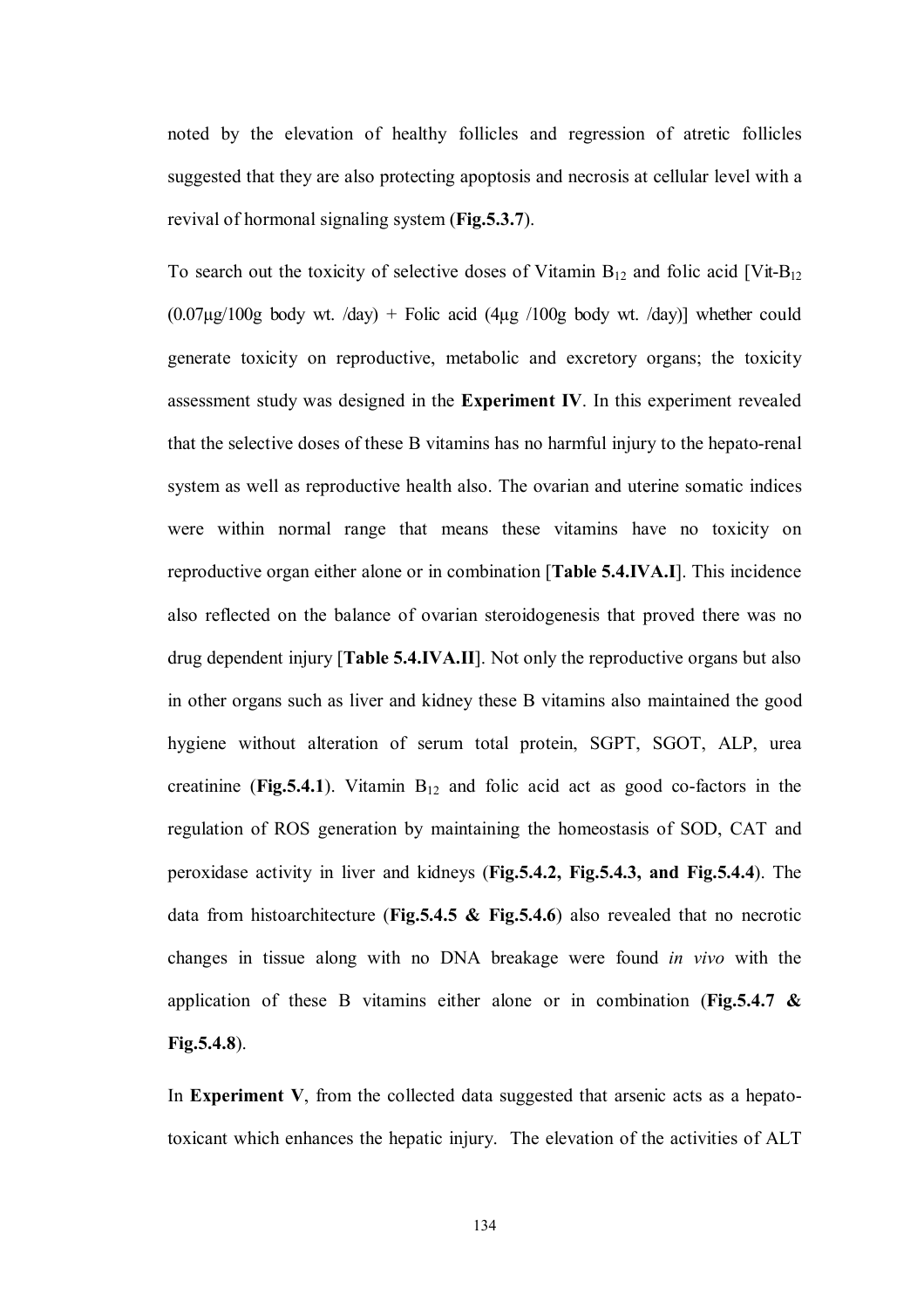and AST revealed that a massive liver tissues degradation caused by necrosis and apoptosis [**Chattopadhyay et al., 2003; McVicker et al., 2009**] (**Fig.5.5.1**). One study reported Liver cirrhosis occurs in smelter workers after chronic ingestion to arsenicals. Moreover, arsenic is a causative agent to infiltration of inflammatory cells in the liver periportal areas [**Liu et al., 2002].** The cumulative data on arsenic induced rats a significant decrease (10%) in liver protein postulated the suppression of protein synthesis (**Fig.5.5.1**). Arsenic has been shown to influence in regulation to the level of sulfhydryl-containing proteins [**Palaniappan and Vijayasundaram, 2008; Santra et al., 2000**]. In these experiments the arsenic mediated hyperlipidemic state indicates disorientation of hepatic function (**Fig.5.5.2**). Some cross sectional study reported that fatty infiltration in the liver and fibrotic changes have been occurred in arsenic-exposed animals [**Liu and Waalkes, 2008**]. This may be linked to the present elevation in hepato-somatic index by arsenic ingested group (**Table 5.5.VA.I**). Arsenic induced hyperlipidemic state and its peroxidation is responsible to generate oxidative stress in tissues [**Yang et al., 2007; Shila et al., 2005**]. The level of NPSH, which is a direct determinant of GSH pool, reduced after arsenic consumption in the present study [**Mieyal et al, 2008; Forman et al, 2009**] (**Fig.5.5.3**). Arsenic influences oxidative stress in cultured lung epithelial cells and isolated brain tissues [**Li et al, 2002; Shila et al., 2005**]. In our study stated that elevation of free radical products MDA, CD in sodium arsenite treated rats possibly by impairing CAT and SOD activities (**Fig.5.5.3**). Here, a larger hepatic DNAsmearing in arsenic exposed rat, which may be the yielding of ROS in hepatic tissues (**Fig.5.5.5**). Our histological slides exhibited a drastic damage in hepatic tissues in arsenicated rats (**Fig.5.5.4**). Metabolism of arsenical compounds is allied to generate oxidative stress [**Tabacova et al., 1992; Yamanaka et al., 1990**], which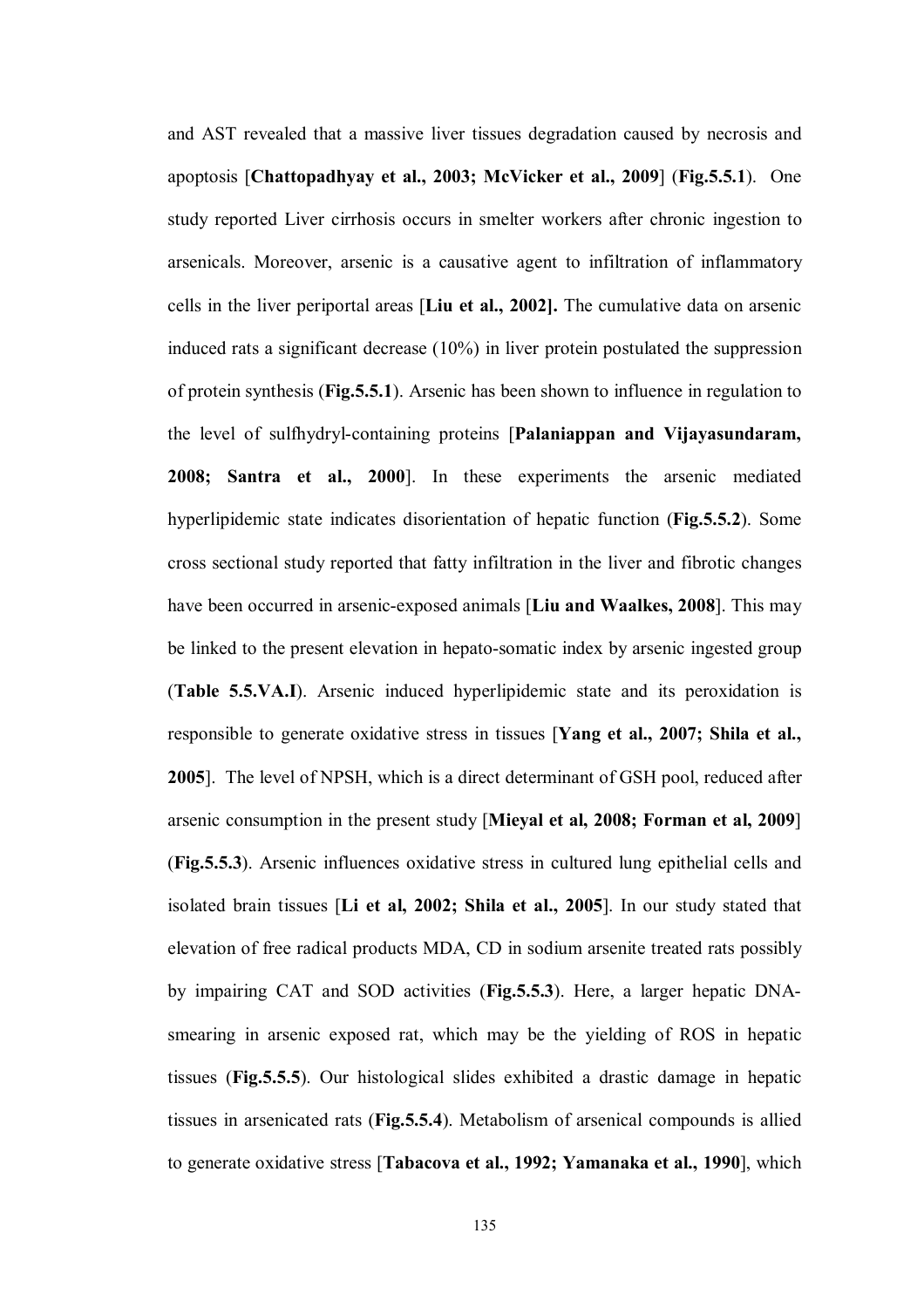ultimately influences DNA strand breakage and necrosis [**Kato et al., 1994**]. Arsenic is a genotoxic agent, also evident in human lymphocytes and whole white blood cells [**Avani and Rao, 2007; Maiti et al., 2012**] linking with the altered geneexpression–related premalignant skin lesions [**Kibriya et al., 2007; Argos et al., 2006**]. Co-administration of vitamin B<sub>12</sub> and folic acid along with arsenic treated rats profoundly restricted disorientation of hepatic tissue and its DNA breakage. In addition, the livers in these animals were significantly defended from oxidative stress, as noticed by the retardation of free radical generation, such as MDA and CD, may be by restoration of CAT and SOD function and NPSH level. The diminution of free radical generation may have been the upshot of a lesser accumulation of tissue arsenic. Several cross sectional study expressed that folic acid and vitamin  $B_{12}$ can minimize tissue arsenic by enhancing its urinary excretion [**Mukherjee et al., 2006; Flora et al., 2007; Gamble et al., 2007**]. In the present observation, hepatic DNA was markedly protected via oxidative stress by the co-administration of Vit-B<sup>12</sup> and folic acid (**Fig. 5.5.5)**. Some reports revealed that folic acid supplementation in rats resulted in increased arsenic methylation by folate-dependent, one-carbon metabolism in association with S-adenosyl methionine (SAM) [**Gamble et al., 2006**]. On the other hand, vitamin  $B_{12}$  also ameliorates methylation of inorganic arsenic in coalition with GSH [**Nakamura et al, 2009**]. Methylation of inorganic arsenic is impaired to nullify the imposition arsenic in tissue and promotes its excretion through urine [**Gamble et al., 2006; Nakamura et al., 2009; Nakamura, 2011**]. These protective mechanisms might have terminated arsenic induced apoptotic stimuli and protected multiple tissues from the necrotic changes.

Whether the selected doses of vit-B<sub>12</sub> and folic acid  $\lceil \text{Vit-B}_{12} \rceil \cdot (0.07 \mu \text{g}/100 \text{g} \text{ body wt.}) \rceil$ /day) + Folic acid (4µg /100g body wt. /day) have any reversible or irreversible effect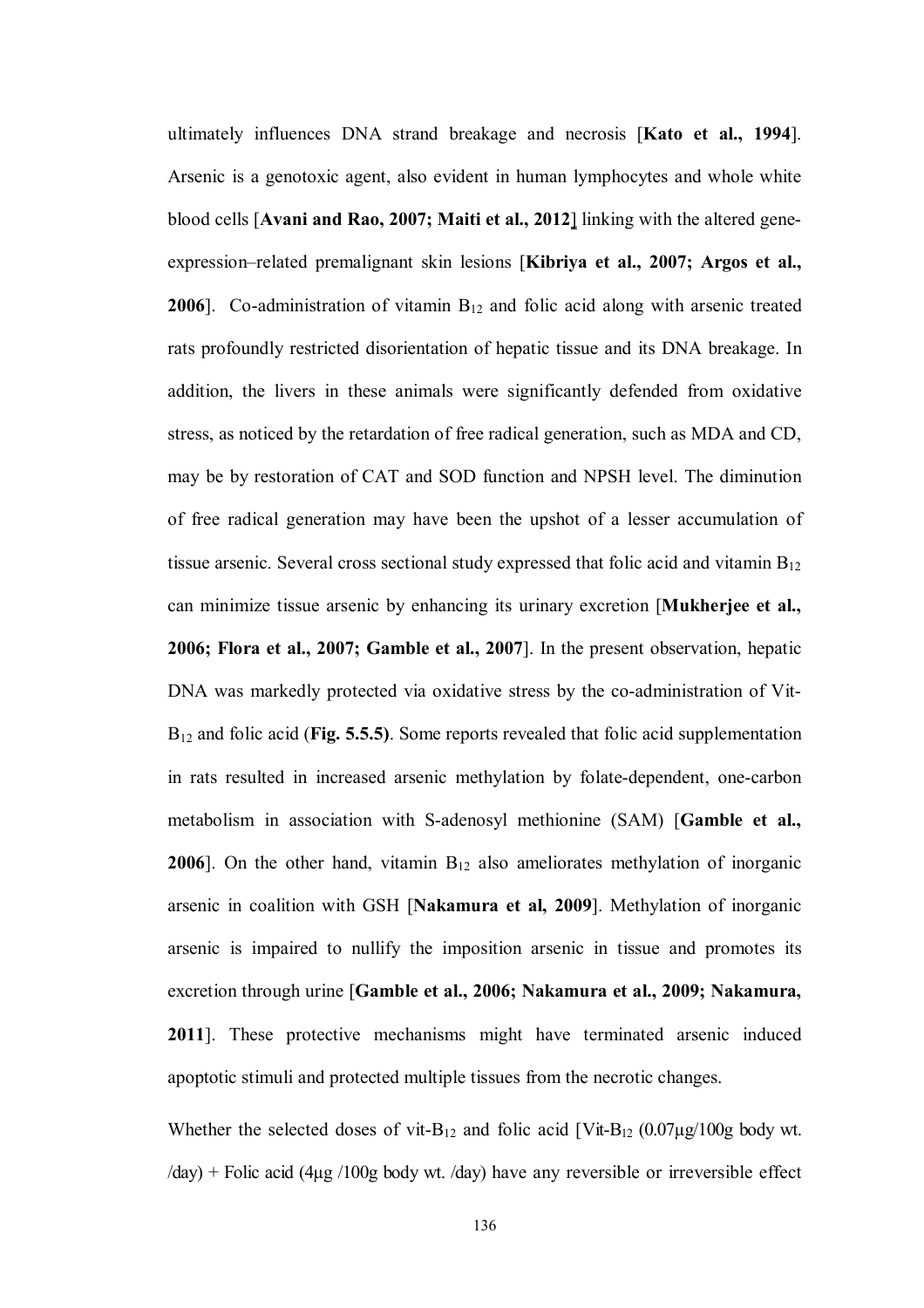on the recovery of arsenic induced toxicity phenomenon on female reproductive organs (uterus and ovary), to search it out, the **Experiment-VI** was also conducted by duration dependent withdrawal treatment.

The tables and plates in **Experiment-VI** indicated that ovarian as well as uterine somatic indices, ovarian Δ<sup>5</sup>,3β-HSD, 17β-HSD activities, plasma levels of gonadotrophins along with estradiol (**Table 5.6.VIA.I**) and pattern of estrous cycle did not shown any reversible changes for 28 days of sodium arsenite ingestion followed by 16 days withdrawal treatment. In contrast, 28 days of sodium arsenite withdrawal after 28 days of sodium arsenite ingestion established significant reversible changes of the aforesaid parameters. In both 16 days and 28 days withdrawal experiment after 28 days co-administration of two B vitamins against sodium arsenite the above mentioned parameters remain unchanged significantly in compared with the vehicled control. The persistence of inhibitory ovarian enzyme activities after 16 days withdrawal treatment exhibited low level of FSH, LH and estradiol (**Table 5.6.VI.I**) that retardation of folliculogenesis was continued. The prolongation of diestrus phase proved that impairment of estrous cyclicity. In **Table 5.6.VI.II,** 16 days withdrawal treatment after 28days arsenic ingestion a remarkable persistence of low level scavenging enzymes (CAT, SOD and Peroxidase that leads to cellular necrosis and DNA breakage by the generation of ROS (**Fig.5.6.1**).

On the other hand 28 days sodium arsenite withdrawal the rejuvenation of steroidogenic activity leads to normalization of the plasma level of gonadotrophins and estradiol that explored the recovery of ovarian dysfunction (**Table 5.6.VI.I)**. The reversible changes of scavenging enzymes lead to the improvement of arsenic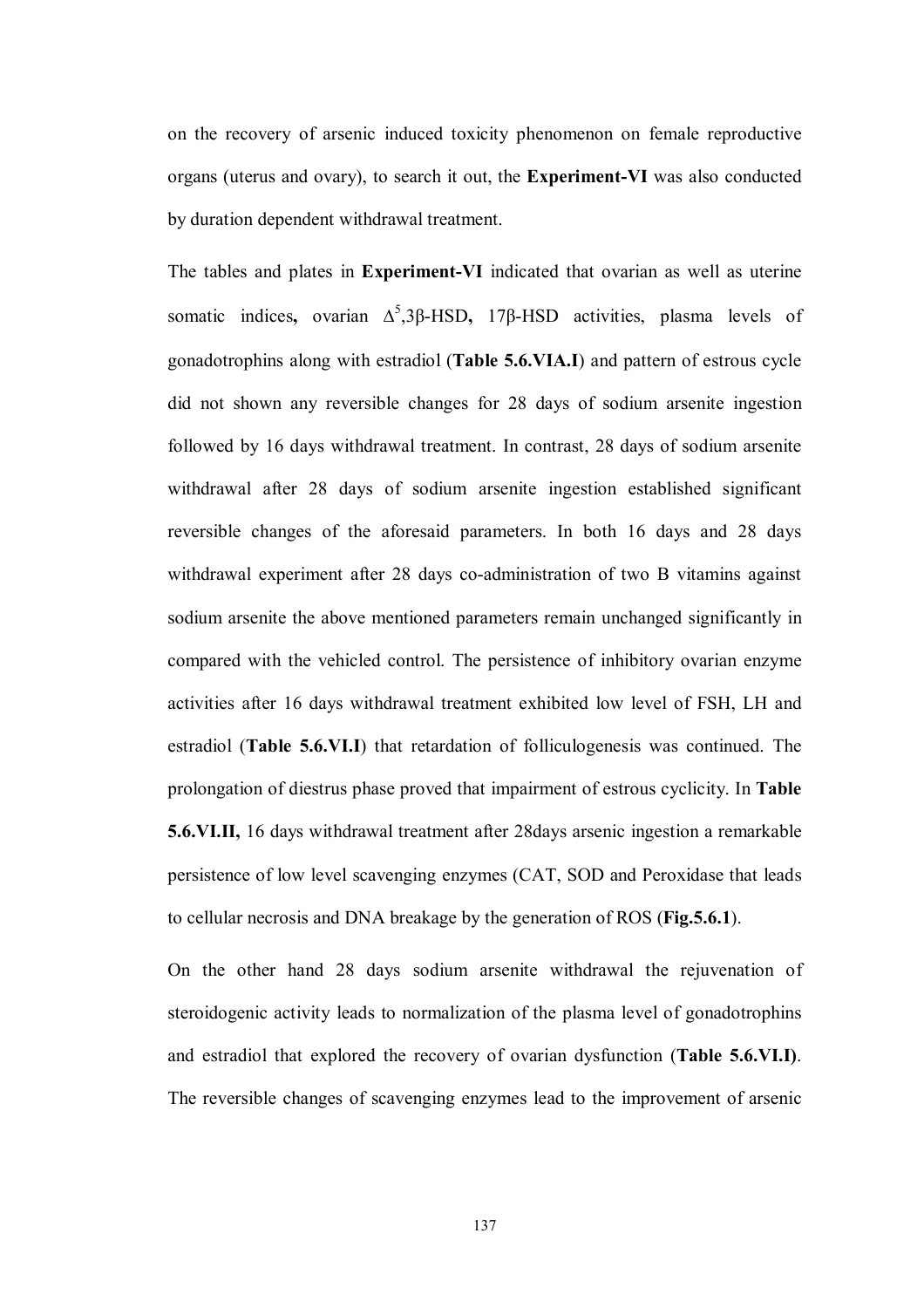mediated tissue injury by ROS resulted in the restoration of DNA breakage and normal regularization of cellular proliferation and differentiation (**Fig.5.6.1**).

But the above parameters were remained same following Vit-B $_{12}$  and folic acid at selective doses either 16 days or 28 days withdrawal treatment.

From these results, it may be suggested that due to the intake of arsenic contaminated water**,** the developed ovarian toxicity may be reversed and settled to normal level due to cessation of the use of arsenic contaminated water as drinking water. A remarkable irreversible protective measure also exhibited in coadministration vitamins supplemented group also. Therefore**,** such adverse effects of sodium arsenite are not permanent and remediation of arsenic toxicity in coadministration of Vit-B<sup>12</sup> and folic acid at the selective doses is irreversible.

To search out the possibilities of direct effect of arsenic in presence of vit- $B_{12}$  and folic acid on ovarian steroidogenesis *in vitro* study has been conducted in **Experiment-VII**. Table of this experiment indicated that there was no inhibitory effect found in ovarian  $\Delta^5$ , 3 $\Delta$ -HSD and 17 $\beta$ -HSD activities for 2 hrs instant study. To conduct this experiment, ovarian tissues were incubated in a media containing 0.4 ppm sodium arsenite/ ml of drinking water and co-administration of vit- $B_{12}$  and folic acid  $[\text{Vit-B}_{12} (0.07 \mu \text{g}/100 \text{g} \text{ body wt.}/\text{day}) + \text{Folic acid} (4 \mu \text{g}/100 \text{g} \text{ body wt.}/\text{day})]$  for 2 hrs duration. In this *in vitro* study, we highlighted the steroidogenesis only but not the folliculogenesis, because, from our previous experiments it has been established that arsenic mediated inhibition of folliculogenesis mainly via the modulation of ovarian steroidogenesis [**Chattopadhyay & Ghosh, 2010**]. At this dose, as there was no toxic effect on ovarian steroidogenesis in arsenic group and no alteration has been shown by the co-administration of vitamin supplemented group; this incidence